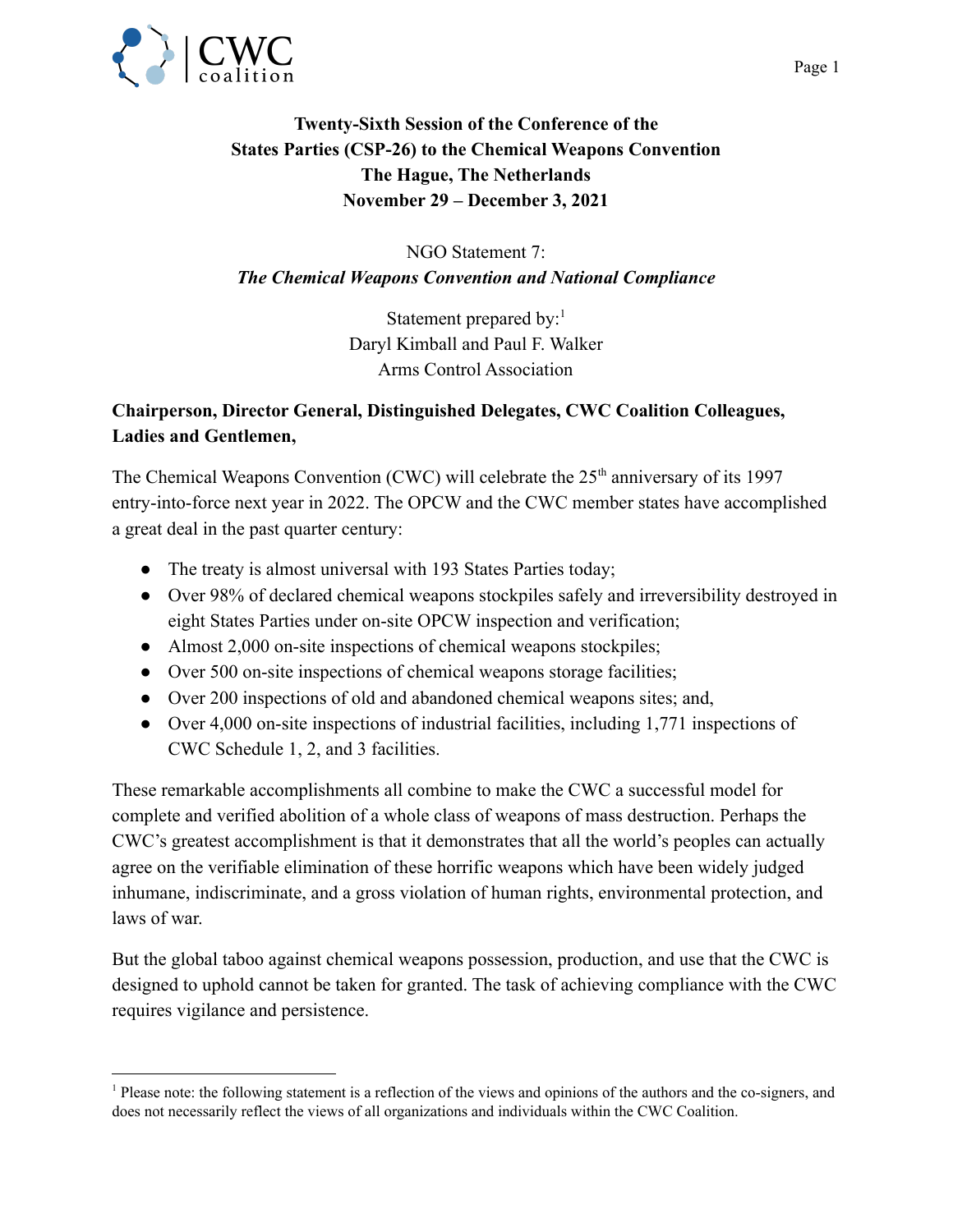

These last 25 years of treaty implementation have not been simple or easy for many States Parties. The safe demilitarization of dangerous and highly toxic chemicals, stored in rusting and corroding tanks and multiple weapons systems, has been expensive, time-consuming, technically challenging, and politically contentious. Every declared possessor State Party has missed one or more deadlines under the CWC for a variety of reasons – lack of funding, complexity of weapons destruction, local political concern, and environmental and public health oversight and regulations. Fortunately, we are within two years now of the final possessor State Party, the United States, completing its chemical destruction program.

CWC States Parties are under many treaty obligations in order to comply with the CWC. Foremost among these is the ban on chemical weapons use – no State Party is allowed to develop or use banned chemical agents. Article I, "General Obligations," of the CWC states that "Each State Party to this Convention undertakes never under any circumstances:

- a) To develop, produce, otherwise acquire, stockpile or retain chemical weapons, or transfer, directly or indirectly, chemical weapons to anyone;
- b) To use chemical weapons;
- c) To engage in any military preparations to use chemical weapons;
- d) To assist, encourage or induce, in any way, anyone to engage in any activity prohibited to a State Party under this Convention.

And yet we have seen the use of chemical weapons in Syria and Iraq innumerable times over the past decade, and have also seen at least two assassination attempts in the United Kingdom and Russia using an advanced, militarized nerve agent over the past three years. We also have seen the successful assassination in Malaysia of a North Korean citizen with nerve agent.

Holding the line against further chemical weapons use is a core international security interest of all CWC States Parties. Chemical weapons produce horrible effects and the erosion of the global taboo against chemical weapons use can lead to an increase in significant use of weapons of mass destruction, and more widespread death, in the future.

We therefore applaud the establishment and ongoing investigations of the OPCW Declaration Assessment Team (DAT), the Fact-Finding Mission (FFM), and the Investigation and Identification Team (IIT) into these alleged violations of the CWC with banned chemical agents.

The CWC, and its multilateral implementing agency, the Organization for the Prohibition of Chemical Weapons (OPCW) in The Hague were established not only to inspect and verify the safe destruction of all chemical weapons stockpiles, but also to enforce the global ban on chemical weapons. Only with the continued, highly qualified inspection and investigation activities of the OPCW Technical Secretariat will the ultimate goal – a world free of chemical weapons – be reached. This also requires all States Parties to fully cooperate with such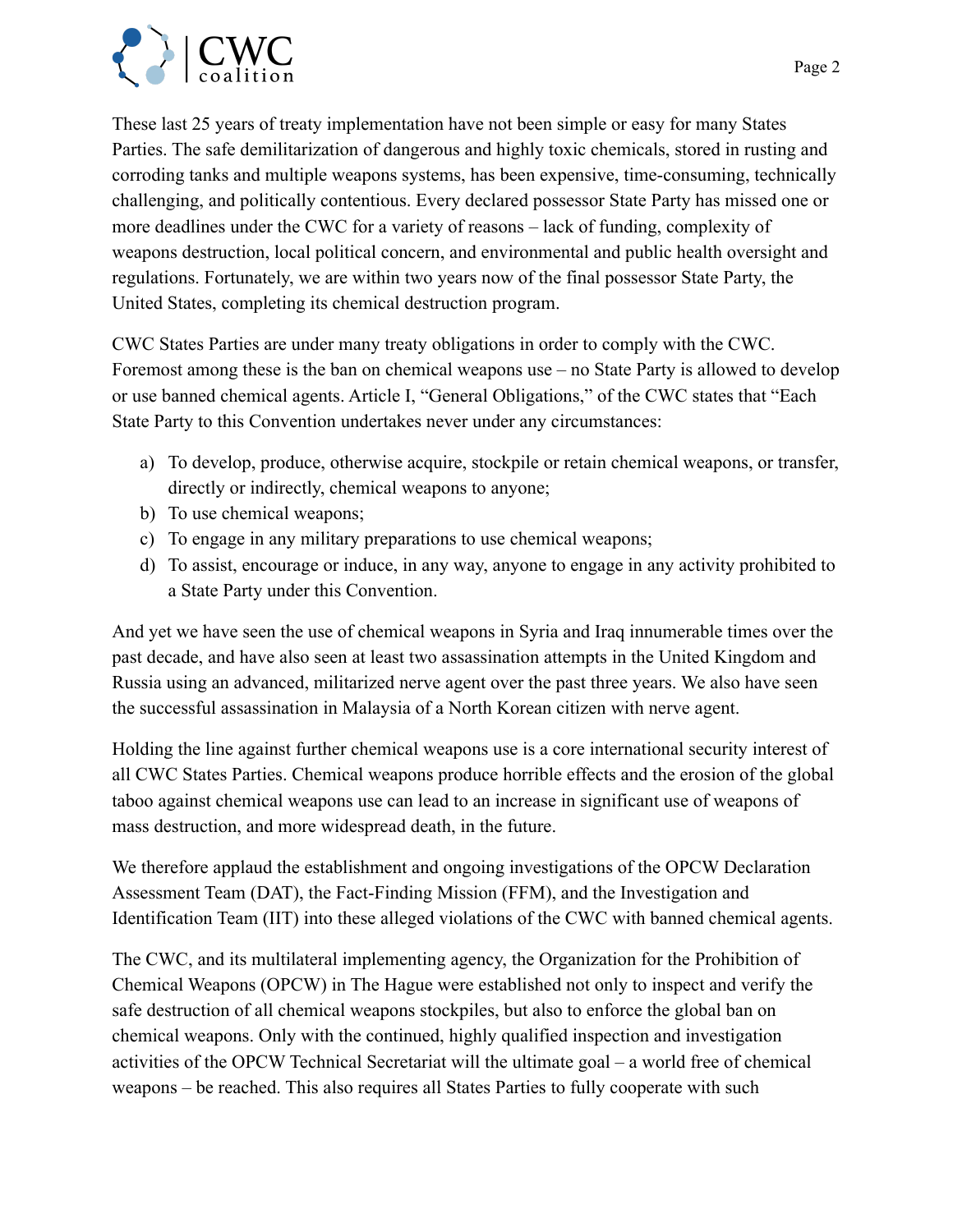

inspection requirements and to refrain from undermining the reputation and integrity of their investigations.

CWC compliance also requires that each and every State Party takes all the necessary steps to fully implement their obligations under the Convention. Today only 119 States Parties (62%) have fully implemented the treaty domestically, and another 39 States Parties (20%) have partially implemented treaty obligations. All States Parties should prioritize these efforts so that we can soon achieve 100% national implementation.

Full compliance with treaty obligations by all States Parties, and holding to account those who would use these most horrible and indiscriminate weapons, is essential to maintaining a world free of chemical weapons. Anything less will only undermine and weaken this lofty goal.

Thank you for your attention, and we request that this statement be made part of the official CSP published proceedings.

## **Statement Co-Signers\*:**

Gen. (Ret.) Mansour Aburashid, *Chairman of Amman Center for Peace & Development* Lucky Kingsley Amoh-Kodie, *Linx Foundation* Samuel Asamoah Asare, *High Hope* Dr. Daniel Esteban, *Consejo Argentino de Relaciones Internacionales (CARI)* Maria J Espona, *ArgIQ (Argentina Information Quality)* Alexander Ghionis, *The Harvard Sussex Program* Muhammad Athar Javed, *Director General Pakistan House* Kheder Kareem, *International Peace Bureau (IPB)* Mustafa Kibaroglu, *MEF University, Istanbul, Turkey* Daryl G. Kimball, *Executive Director, Arms Control Association* Irene Kornelly, *Chair of Colorado Citizens' Advisory Commission* Kathryn Millett, *Biosecure Ltd* Thomas Kwame Osei, *Farmers Care Foundation*